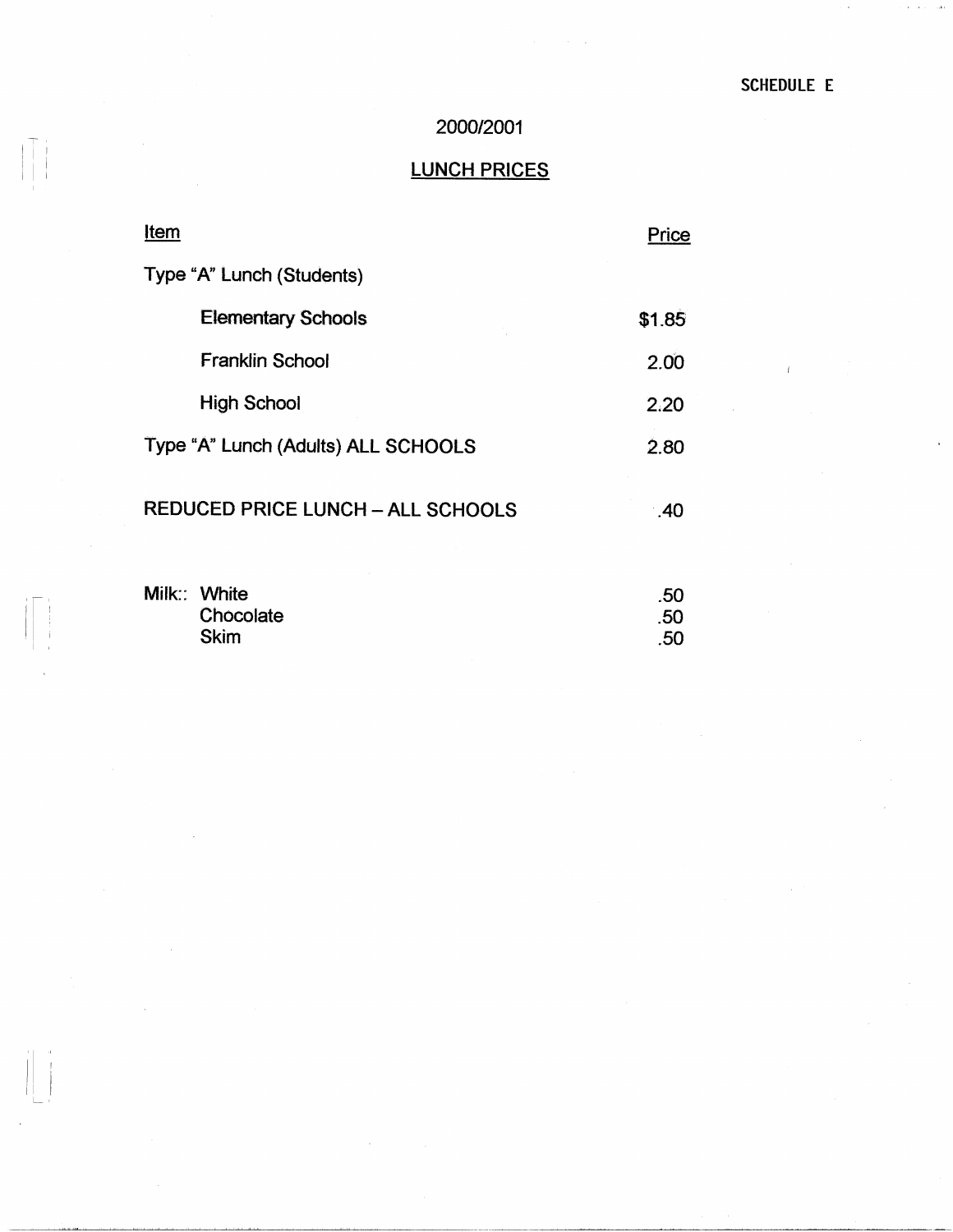#### 2000/2001

 $\mathbf{A}$  $\ell$  , and

## LUNCH PRICES

### A la carte Items - (High School/Franklin School)

| Deli Bar<br>$\blacksquare$  | (High School Only)                        | \$2.25 |
|-----------------------------|-------------------------------------------|--------|
| Salad Bar<br>$\blacksquare$ | (High School Only)                        | 2.25   |
|                             | Salad/Sandwich Platters - (Franklin Only) | 2.25   |

|  | Sandwiches: Steak (High School Only) | 2.10 |
|--|--------------------------------------|------|
|  | Cheese Steak (High School Only)      | 2.20 |
|  | Cheese                               | 1.90 |
|  | <b>Peanut Butter</b>                 | 1.75 |
|  | Meat - Regular                       | 2.00 |
|  | <b>Meat and Cheese</b>               | 2.10 |
|  | Tuna                                 | 2.10 |
|  | Egg Salad                            | 1.85 |
|  | Turkey                               | 2.10 |

| <u>Item</u>                                                                                                                | Price                        |
|----------------------------------------------------------------------------------------------------------------------------|------------------------------|
| Hamburger w/Chips                                                                                                          | \$1.75                       |
| Hot Dog w/Chips                                                                                                            | 1.70                         |
| Pizza w/Chips                                                                                                              | 1.70                         |
| *Chicken Nuggets w/Chips                                                                                                   | 1.70                         |
| Salads: Fruit Salad ("A" Lunch)<br><b>Student</b><br>Fruit Salad ("A" Lunch)<br>Adult<br>Small<br><b>Small with Cheese</b> | 2.10<br>2.70<br>1.35<br>1.55 |
| <b>Tuna Salad Bowl</b>                                                                                                     | 1.65                         |
| <b>Cottage Cheese Bowl</b>                                                                                                 | 1.25                         |
|                                                                                                                            |                              |

\*Not available at high school

' ' <sup>I</sup>

 $\begin{array}{c} \begin{array}{c} \begin{array}{c} \begin{array}{c} \begin{array}{c} \end{array} \\ \end{array} \\ \begin{array}{c} \end{array} \end{array} \end{array} \end{array}$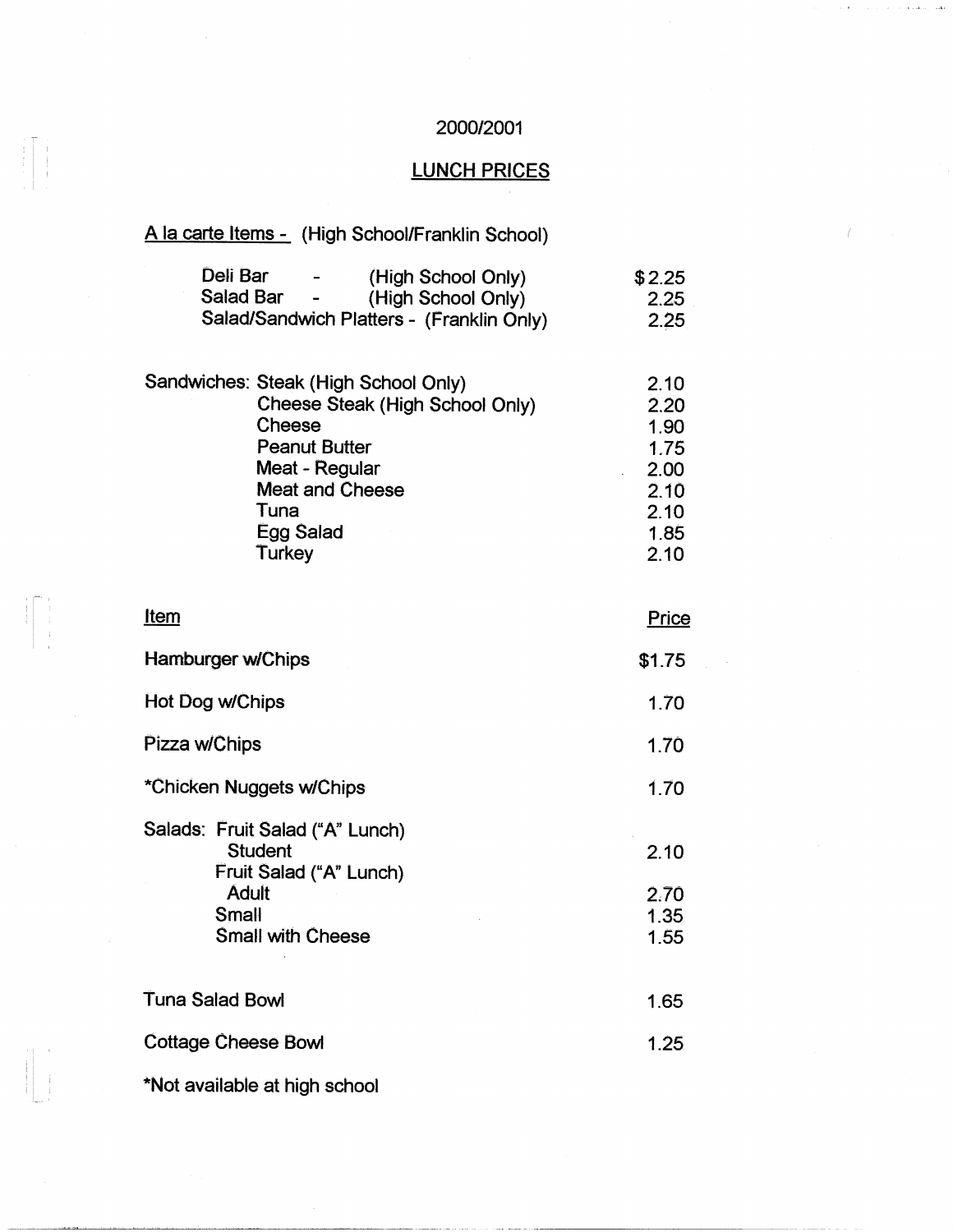| <u>Item</u>                      | Price       |
|----------------------------------|-------------|
| <b>Cottage Cheese with Fruit</b> | \$1.60      |
| Egg Salad Bowl                   | 1.40        |
| *Vegetables in Bowl              | .75         |
| <b>French Fries</b>              | 1.00        |
| <b>French Fries w/Cheese</b>     | 1.25        |
| <b>Onion Rings</b>               | .80         |
| Popcorn Chicken                  | 1.40        |
| <b>Burrito</b>                   | 1.25        |
| <b>Mozzarella Sticks</b>         | 1.25        |
| Slim Jim                         | .65         |
| Domino's Bread Stick w/Sauce     | 1.50        |
| Soup: Cup<br><b>Bowl</b>         | .95<br>1.10 |
| <b>Ice Cream</b>                 | .75         |
| <b>Specialty Ice Cream</b>       | .90         |
| Sundae Cups                      | 1.10        |
| Ice Cream Nut Cones              | 1.00        |
| <b>Frozen Bars</b>               | 1.25        |
| Chipwich                         | 1.50        |
| Pies & Cakes                     | .80         |
| Jello and/or Fruit               | .65         |

 $\epsilon$ 

 $\epsilon$  ) and  $\epsilon$  $\ddot{\phantom{a}}$ 

\*Not available at high school

 $\bar{\epsilon}$ 

 $\begin{array}{c} \begin{array}{c} 1 \\ 1 \\ 2 \\ 3 \\ 4 \\ 5 \\ \end{array} \end{array}$ 

 $\begin{array}{c} \begin{array}{c} \begin{array}{c} \begin{array}{c} \end{array} \\ \begin{array}{c} \end{array} \\ \begin{array}{c} \end{array} \\ \begin{array}{c} \end{array} \\ \begin{array}{c} \end{array} \end{array} \end{array} \end{array}$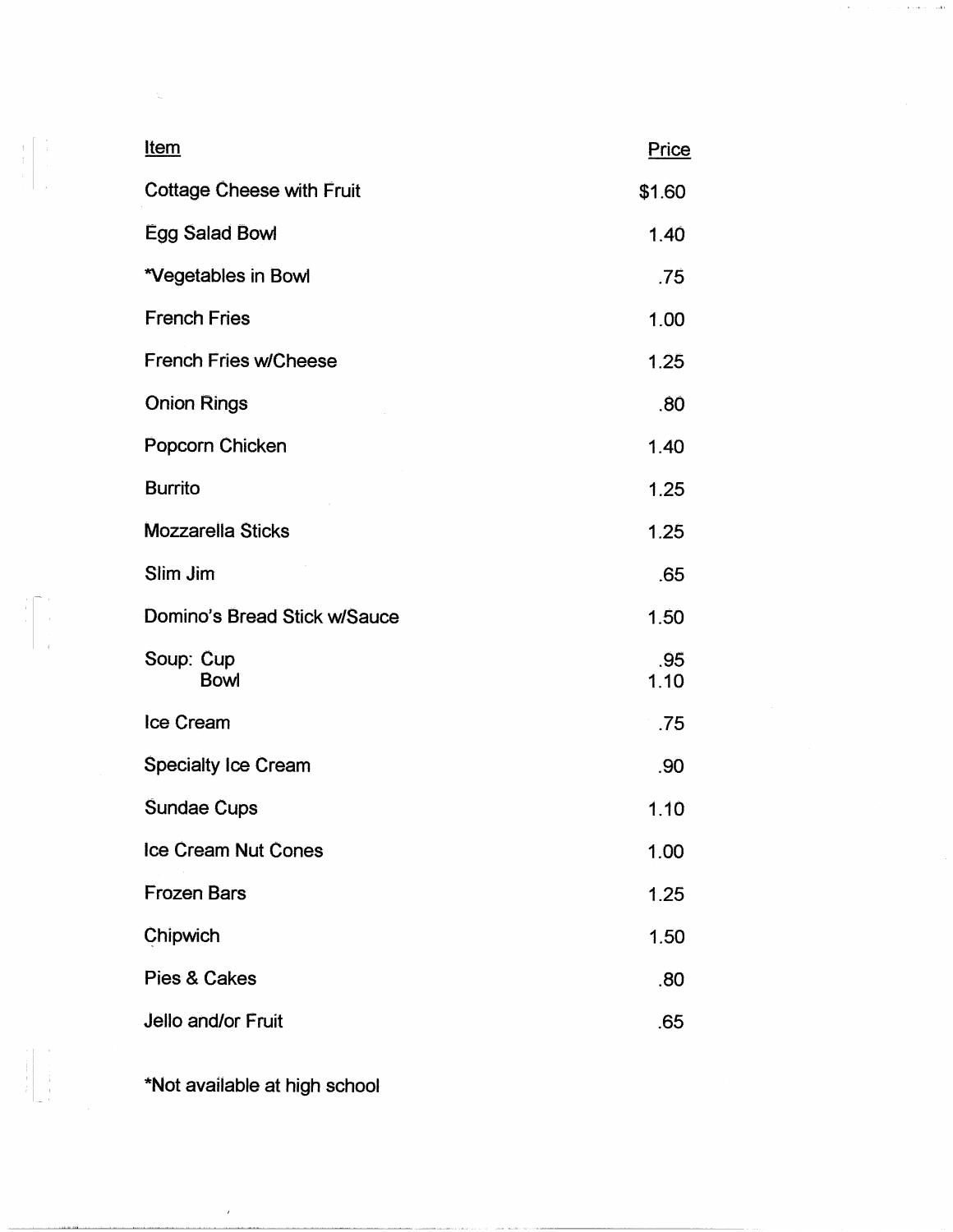| <u>Item</u>                         | Price |
|-------------------------------------|-------|
| Yogurt (4 oz.)                      | .60   |
| Puddings - Rice, Chocolate, Vanilla | .80   |
| Pop Tarts                           | .90   |
| Yoo Hoo                             | 1.10  |
| Gatorade (High School only)         | 1.50  |
| Snapple                             | 1.10  |
| <b>Bottled Water</b>                | 1.10  |
| <b>Large Pretzel</b>                | .60   |
| <b>Jumbo Cheese Pretzel</b>         | .80   |
| Oreos                               | .80   |
| Cookies (3 pack)                    | .75   |
| Cookies - any flavor (2 pack)       | .50   |
| Cookies - Jumbo                     | .80   |
| <b>Grandma's Cookies</b>            | .75   |
| Mrs. Goodcookie (2)                 | .90   |
| <b>Funnel Cake</b>                  | .80   |
| Chips Ahoy                          | .80   |
| Entenmann's Single Serving Cakes    | 1.00  |
| Fruit Roll-ups                      | .65   |
| <b>Ritz Bits</b>                    | .85   |
| <b>Air Crisps</b>                   | .80   |
| <b>Granola Type Bars</b>            | .75   |

 $\mathcal{L}(\mathcal{L}^{\mathcal{L}}(\mathcal{L}^{\mathcal{L}}(\mathcal{L}^{\mathcal{L}}(\mathcal{L}^{\mathcal{L}}(\mathcal{L}^{\mathcal{L}}(\mathcal{L}^{\mathcal{L}}(\mathcal{L}^{\mathcal{L}}(\mathcal{L}^{\mathcal{L}}(\mathcal{L}^{\mathcal{L}}(\mathcal{L}^{\mathcal{L}}(\mathcal{L}^{\mathcal{L}}(\mathcal{L}^{\mathcal{L}}(\mathcal{L}^{\mathcal{L}}(\mathcal{L}^{\mathcal{L}}(\mathcal{L}^{\mathcal{L}}(\mathcal{L}^{\mathcal{L}}(\mathcal{L}$ 

 $\begin{array}{c} \mathbf{1} \\ \mathbf{1} \\ \mathbf{2} \\ \mathbf{3} \\ \mathbf{4} \\ \mathbf{5} \\ \mathbf{6} \\ \mathbf{7} \\ \mathbf{8} \\ \mathbf{9} \\ \mathbf{1} \\ \mathbf{1} \\ \mathbf{1} \\ \mathbf{1} \\ \mathbf{1} \\ \mathbf{1} \\ \mathbf{1} \\ \mathbf{1} \\ \mathbf{1} \\ \mathbf{1} \\ \mathbf{1} \\ \mathbf{1} \\ \mathbf{1} \\ \mathbf{1} \\ \mathbf{1} \\ \mathbf{1} \\ \mathbf{1} \\ \mathbf{1} \\ \mathbf{1} \\ \mathbf{1} \\ \mathbf$ 

 $\begin{aligned} \frac{1}{\sqrt{2}}\left(\frac{1}{\sqrt{2}}\right) & = \frac{1}{2}\left(\frac{1}{2}\right) \\ & = \frac{1}{2}\left(\frac{1}{2}\right) \\ & = \frac{1}{2}\left(\frac{1}{2}\right) \\ & = \frac{1}{2}\left(\frac{1}{2}\right) \\ & = \frac{1}{2}\left(\frac{1}{2}\right) \\ & = \frac{1}{2}\left(\frac{1}{2}\right) \\ & = \frac{1}{2}\left(\frac{1}{2}\right) \\ & = \frac{1}{2}\left(\frac{1}{2}\right) \\ & = \frac{1}{2}\left(\frac{1}{2}\right) \\ & = \frac{1}{2}\left$ 

 $\frac{1}{2}$ 

 $\mathbf{a}$  .

 $\ell(\ell) = \ell(\ell(\ell))$  ) as a sum of  $\ell$  and  $\ell$ 

 $\frac{1}{2}$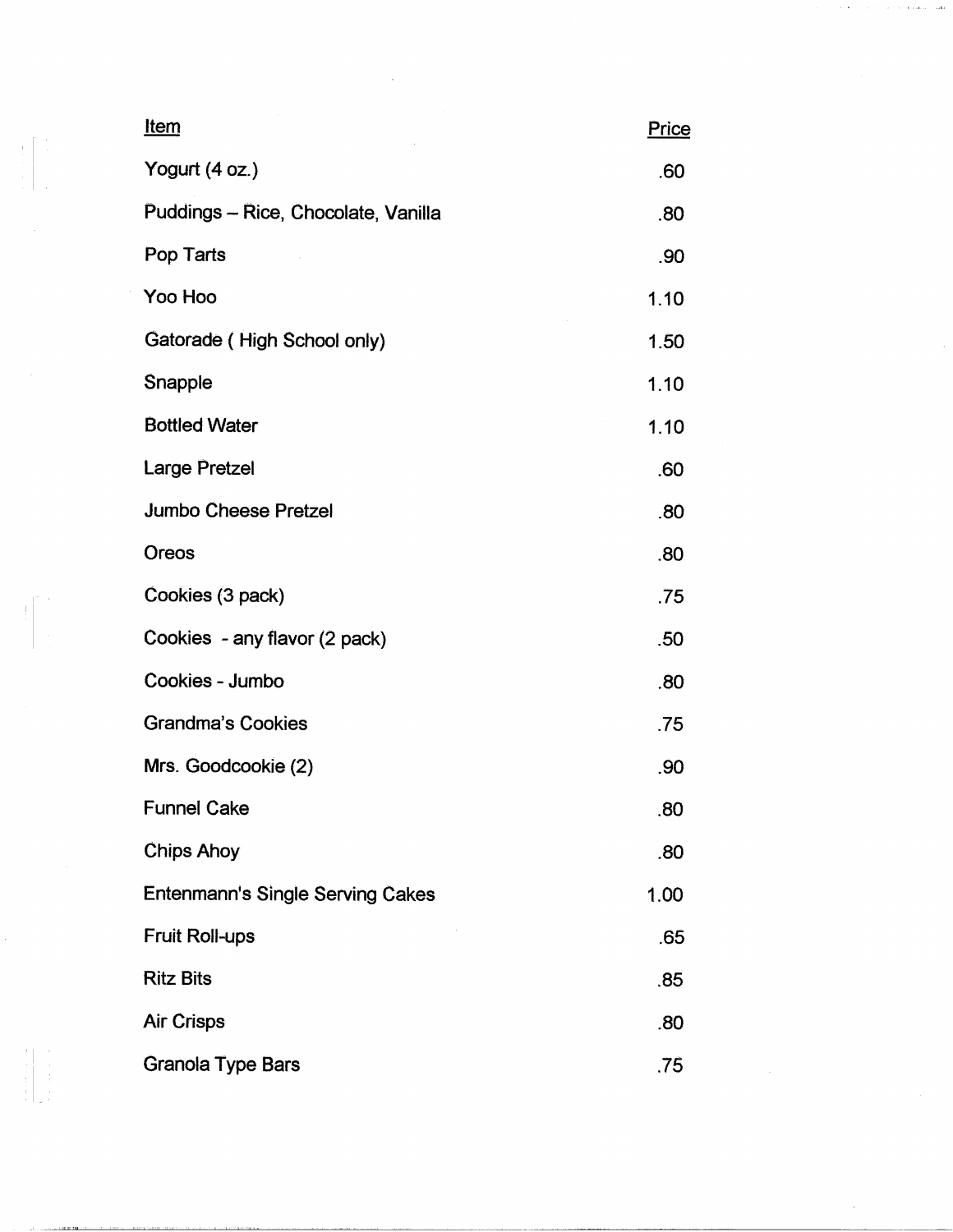|  | <u>Item</u>                                | Price |
|--|--------------------------------------------|-------|
|  | <b>Nutri-Grain Bars</b>                    | .80   |
|  | <b>Brownies</b>                            | .75   |
|  | Small Chips, etc.                          | .45   |
|  | Combos                                     | .80   |
|  | Andy Capp Hot Fries                        | .65   |
|  | Pringles                                   | .90   |
|  | <b>Fresh Fruit</b>                         | .60   |
|  | Juice $(4 oz.)$                            | .45   |
|  | Orange Juice (8 oz.)                       | .75   |
|  | <b>Peanut Butter &amp; Cheese Crackers</b> | .65   |
|  | <b>Cheese &amp; Crackers</b>               | .80   |
|  | <b>Mello Crisp</b>                         | .65   |
|  | Kellogg's Snack Bags                       | .60   |
|  | <b>Rice Krispie Treat</b>                  | .90   |
|  | <b>Muffins</b>                             | .85   |
|  | <b>Bagel w/Butter</b>                      | .85   |
|  | <b>Bagel w/Cream Cheese</b>                | .95   |
|  | Roll - Buttered or Plain                   | .70   |
|  | <b>Donut Sticks</b>                        | .65   |
|  | Sour Patch Kids                            | .90   |
|  | <b>Skittles</b>                            | .90   |
|  | <b>String Thing</b>                        | .65   |

 $\label{eq:2.1} \left\langle \mathbf{w}_{i} \right\rangle_{\mathcal{M}} = \left\langle \mathbf{w}_{i} \right\rangle_{\mathcal{M}} = \left\langle \mathbf{w}_{i} \right\rangle_{\mathcal{M}} = \left\langle \mathbf{w}_{i} \right\rangle_{\mathcal{M}} = \left\langle \mathbf{w}_{i} \right\rangle_{\mathcal{M}}$ 

 $\begin{bmatrix} 1 \\ 1 \\ 1 \\ 1 \end{bmatrix}$ 

 $\begin{picture}(20,5) \put(0,0){\vector(0,1){100}} \put(15,0){\vector(0,1){100}} \put(15,0){\vector(0,1){100}} \put(15,0){\vector(0,1){100}} \put(15,0){\vector(0,1){100}} \put(15,0){\vector(0,1){100}} \put(15,0){\vector(0,1){100}} \put(15,0){\vector(0,1){100}} \put(15,0){\vector(0,1){100}} \put(15,0){\vector(0,1){100}} \put(15,0){\vector(0,1){100}} \put$